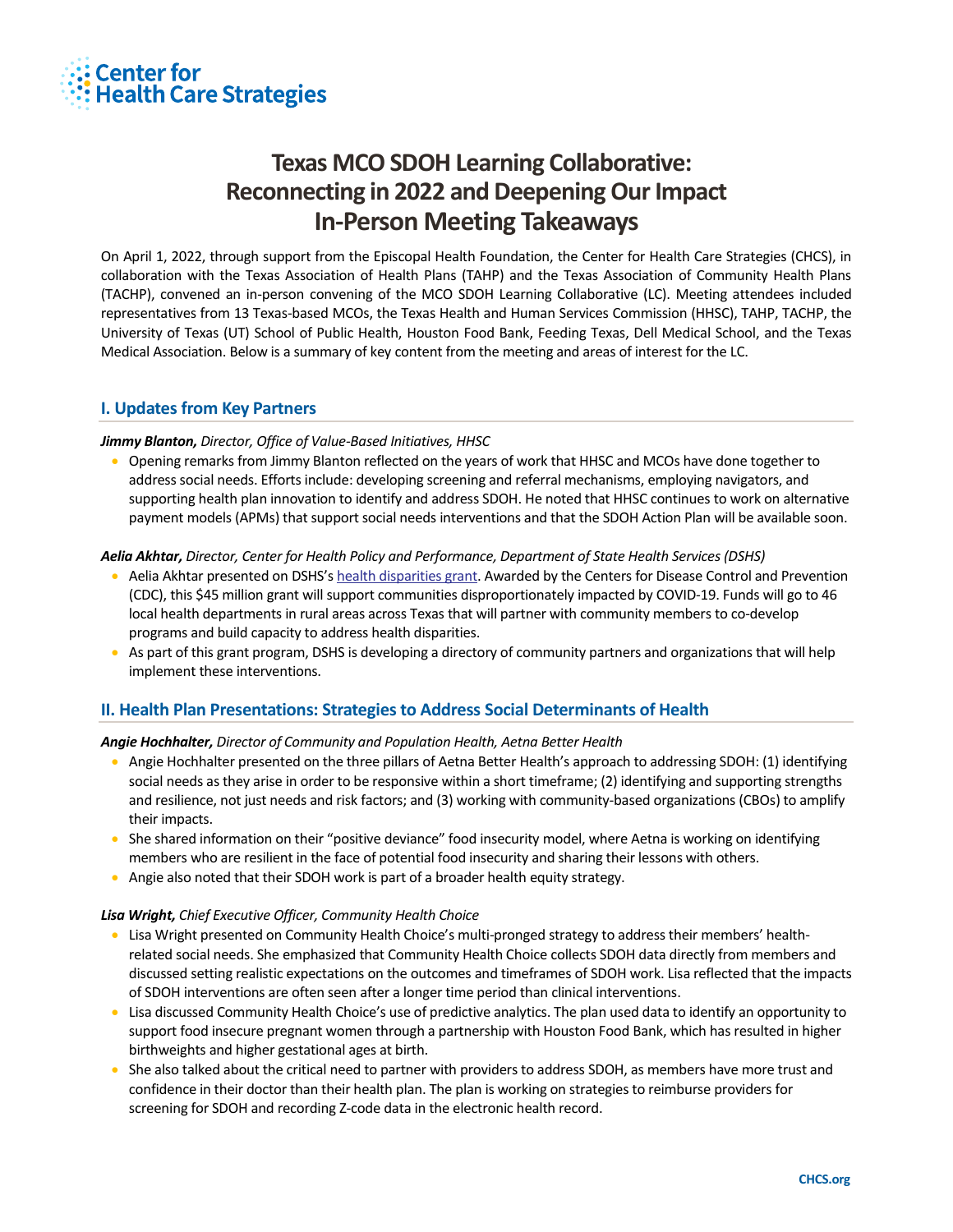#### *Salil Deshpande, Chief Medical Officer, UnitedHealthcare and Arnita Burton, Director, UnitedHealthcare*

- Salil Deshpande and Arnita Burton presented on UnitedHealthcare's provider-focused learning collaborative, which was designed to increase providers' capacity to address SDOH.
- The speakers discussed the need for plans to partner with both CBOs and providers. These partnerships need to be supported through expanded data-sharing capabilities and other capacity-building efforts.
- They also discussed the need to use a validated SDOH screening tool (i.e., PRAPARE) and establish a process for closed looped referrals with CBOs.
- UHC is exploring ways to strengthen and support these activities at the provider and CBO level.

# **III. Center for Health Care Data Presentation: Using Data to Inform Care Delivery**

#### *Cecilia Ganduglia Cazaban, Co-Director, Center for Health Care Data (CHCD), UT School of Public Health*

- Cecilia Ganduglia Cazaban presented on the data resources available to MCOs throug[h CHCD.](https://sph.uth.edu/research/centers/chcd/health-of-texas/) In addition to existing data resources (e.g., claims data, survey data, Texas hospital discharge data), CHCD has recently added neighborhoodlevel data on SDOH.
- CHCD uses SDOH data to understand the impact on health outcomes, as measured by HEDIS metrics, finding that social factors have a stronger influence on health outcomes for children and adolescents than for adults.
- CHCD has also developed partnerships with Texas MCOs to evaluate the impact of SDOH interventions; they are currently working with Prospera Housing Community Services and Superior Health Plan to evaluate impacts of a housing intervention on dual-eligible members. CHCD is currently developing protocols to partner with plans on these types of projects.
- Cecilia also shared that the CHCD is the administrator of the Texas All-Payor Claims Database, which is currently under development.

## **IV. Related Projects in Texas**

#### **MCO/Food Bank Partnerships to Address Food Insecurity**

- Stephanie Muth, Consultant, presented on her work, funded by the Episcopal Health Foundation, to develop concrete ways for health plans and food banks to partner to address food insecurity.
- Plans and food banks have done a "speed dating" exercise to meet each other and identify complementary goals and capacity. The next step will be to support the development of longer-term partnerships.
- Findings from this project so far include: (1) MCOs have identified that food insecurity is a key interest; (2) MCOs and CBOs need to find ways to manage referrals using a platform that works for both partners; and (3) different supports are needed for different interventions, such as urban vs. rural food programs.

#### *In Lieu of* **Services**

- Diana Crumley, Senior Program Officer at CHCS, presented on CHCS' work, funded by the Episcopal Health Foundation, to support the Value-based Payment and Quality Improvement Advisory Committee's ("Quality Committee") interest in using *in lieu of*services (ILOS) to address SDOH.
- ILOS are benefits that can be used as "medically appropriate and cost-effective replacements" for existing benefits under the Medicaid State Plan. They can be used to develop rates for MCOs and providers.
- California's Medicaid program recently received CMS approval to provide 1[4 Community Supports](https://www.dhcs.ca.gov/enhancedcaremanagementandinlieuofservices) 12 of which are covered under ILOS authority – focused on social needs such as housing navigation services, community transition services, personal care services, home modifications, and medically supportive food.
- The Quality Committee is exploring ILOS in Texas focused on housing supports, asthma remediation, and "Food is Medicine" interventions.

## **V. MCO Areas of Interest**

Meeting attendees responded to a poll answering the question "what additional topics related to SDOH, health disparities, or health equity would you like to learn more about?" Topics identified for further exploration include: